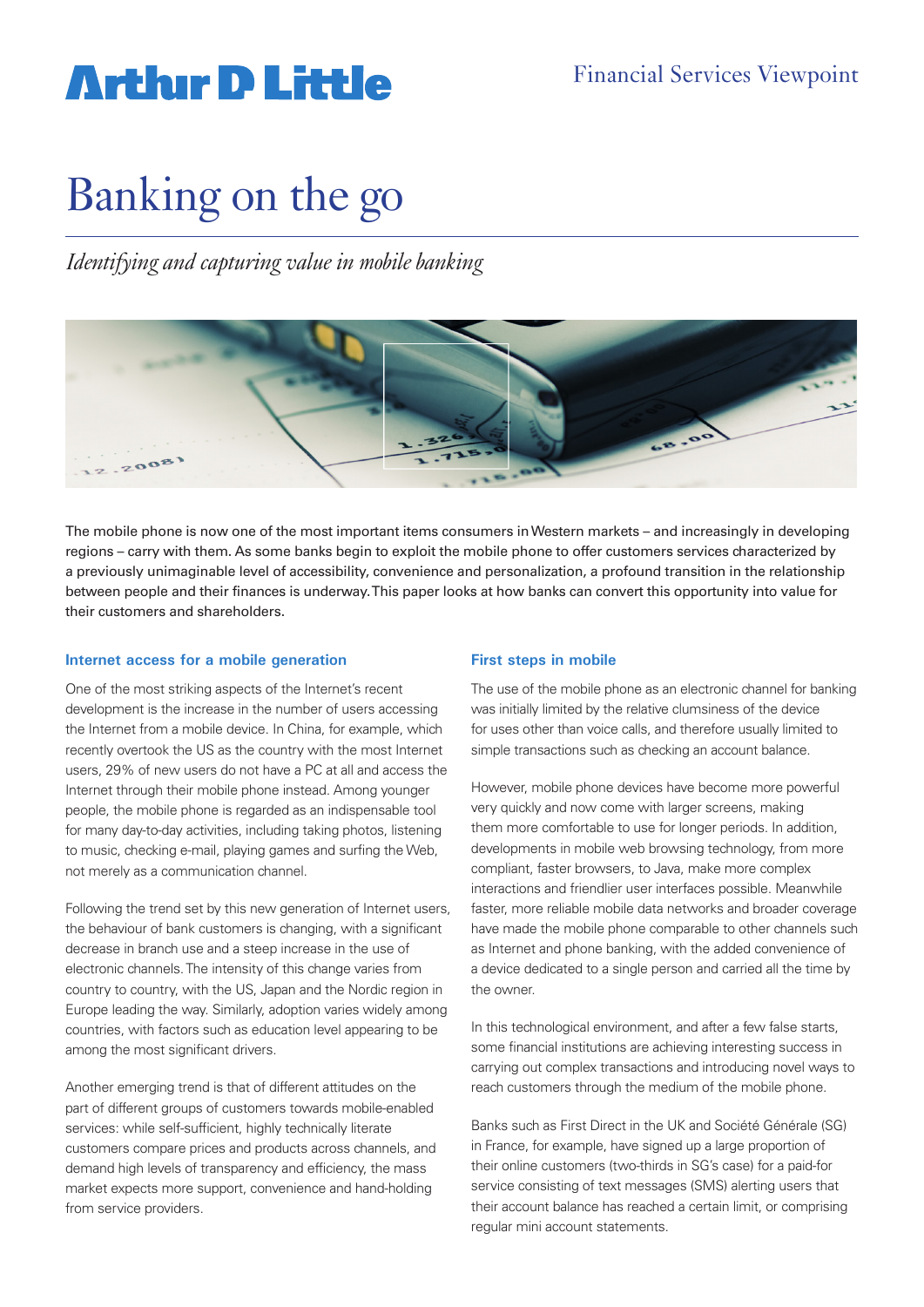### Financial Services Viewpoint

# **Artlur D Little**

Similarly, Barclays in the UK is adding SMS functionality to energize its browser-based solution which has had poor uptake since its launch in 2007. Many banks are coming to the conclusion that browser- and text-based mobile banking should co-exist, with the latter allowing for broader coverage and ease of use, and the former being the next step, for more complex interaction and transactions.

Another notable example is Bank of America, in the US, which has over one million customers signed up for a browser-based service used by each customer, on average, once a week, not only to check account balances and review transactions, but also to transfer funds and pay bills.

#### Market forecasts<sup>1</sup>

The worldwide number of users of mobile banking and related services is forecast to grow from 20 million users in 2008 by 89 percent p.a. to reach 913 million users in 2014. Asia-Pacific is expected to become the most important regional market, accounting for 65 percent of the total user base. Mobile banking will also play a key role in bringing financial services to people in the Middle East and Africa. Europe and North America will use it predominantly as an extension of existing online banks nonetheless attracting 110 and respectively 80 million users by 2014.

1 Berg Insight

#### **What now?**

Research shows that there are many forces driving the development of mobile banking (see figure 1), as well as different strategies: "farmers" focus on getting more revenue from existing customers, "hunters" look to grow their customer base through innovative offerings such as m-banking. In the near future, these will be helped by the convergence of fixed and



#### Reaching maturity?

Given the diversity and breadth of banks and mobile services, it is likely that some degree of standardization would increase ease of use for consumers, as well as address their concerns about security and confidentiality.

Industry groups understand this, as can be seen in the recent publication of 'Best Practices and Guidelines for Mobile Financial Services', a document which results from a voluntary effort by US wireless carriers to provide a framework for protecting customer information, complying with regulatory requirements and ensuring the overall safety of banking transactions executed via the mobile channel.

Another sign of mobile banking's coming of age can be seen in the mobile phone being recognized as a valuable tool for providing practical, affordable financial services to people in poor countries by the Bill and Melinda Gates Foundation, through its recent grant to the Mobile Money for the Unbanked (MMU) program.

mobile communications, as is already apparent in the increasing number of consumers accessing the Internet via mobile devices.

As these devices become more capable, with larger screens and better input devices, more complex interaction will become possible, thereby increasing the range of services that banks can provide and improving ease of service use. This is true for both browser-based solutions, which increasingly mimic their computer/Internet counterparts, and custom applications, downloaded and installed in the device.

The growing concern about security due to the risk of fraud, theft, etc., may also provide a boost for the mobile phone as a banking platform, since their technology already addresses some of these concerns (SIM-card pins, operator-controlled functions, etc.) Understandably, there are other security concerns which are intrinsically associated with a mobile platform.

Another common trend on the part of operators in some markets is the introduction of sophisticated chips built into the handsets, which can communicate with nearby devices and provide advanced authorization and processing services (commonly referred to as NFC – Near-Field Communications). This technology has undergone trials in many markets. The recent trial in London of the O2 Wallet, a combination of m-payment and transport card for use on the city's public transport network, showed that NFC technology could eventually co-exist with cash and credit cards as a commonly accepted payment medium. The emergence of such mobile-based payments in the coming years is another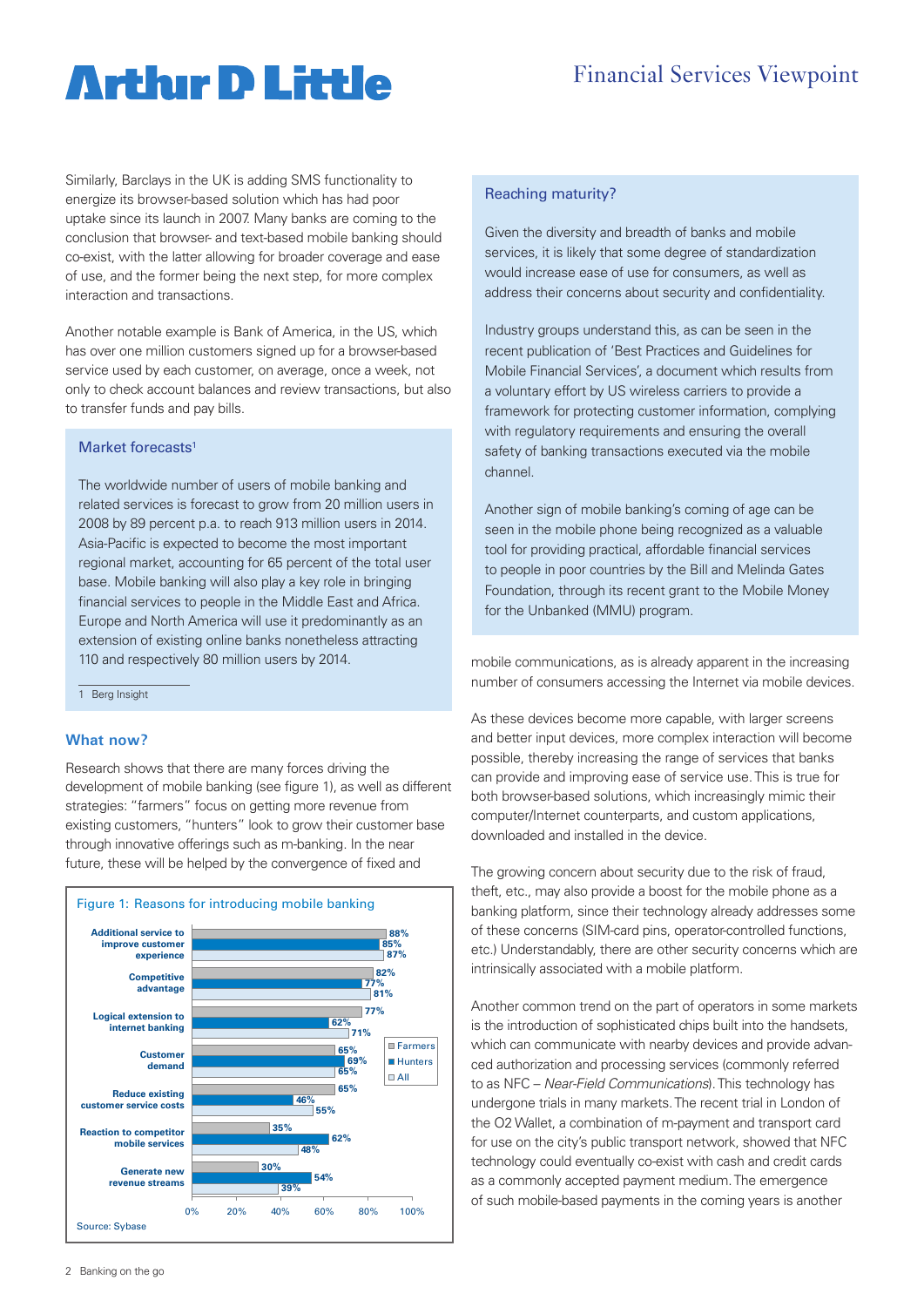# **Arthır D Little**

indication of the convergence of banking and the mobile phone: as more people become used to banking on their phones, paying with them becomes more natural; this can even have the opposite effect of mobile payments adding to the attractiveness of mobile banking.

Finally, it is usually a sign of the maturity of a product that intermediaries begin vying to make a business out of facilitating its provision. One instance of this happening in mobile banking is the case of Citibank and the SK Telekom subsidiary, Mobile Money Ventures, which is an enabler of mobile financial services platforms. Berazy, a Swedish company, is another example of an intermediary, in this case in the mobile payments business.

#### **The rationale for m-banking**

So far, successful experiences with mobile banking have tended to be based on simple services, given away free of charge or at a low cost, in an attempt to test the market and reap some of the immediate benefits. Now, a trend characterized by increasing experimentation and greater sophistication of mobile banking services is emerging, fuelled by the maturity of the financial industry and the resulting pressure to find new ways to retain customers and develop new sources of revenue.

At a glance, mobile banking offers several benefits to banks, both quantitative and qualitative, that seem to overcome the set-up and operating costs. Among these benefits are the lower channel costs (both for information provision and transactions) incurred by diverting call centre queries to an automated and therefore intrinsically cheaper platform. It is worth noting that half of the participants in a BancorpSouth mobile banking pilot reported that they would make less calls to the call centre if they had mobile access.

Furthermore, m-banking provides opportunities to capture revenues from services based on location and personalization,



while also being a tool for customer acquisition (for example in niche segments that value mobility and real-time control of their finances). Additional revenues may be derived from the channel's potential to support mobile advertising campaigns, mobile payments, mobile loans and other innovative products.

Finally, mobile banking can also be an instrument to improve brand image, increase customer satisfaction and contribute to customer retention by enhancing the bank's quality of service to its customers.

From a cost perspective, the main drivers are the investment in the technology platform and the SMS/data access fees. Since it is likely that the former can be based to a great extent on the Internet platform, mobile banking can in fact be a way for banks to extend the value of existing investments. Operating service costs, which include SMS and data access fees paid to telecom operators, have been decreasing steadily in recent years, and

| perspective<br>innovation)<br>(perceived<br>Customer | <b>New business model</b><br>Low mobile internet adoption<br>۰.<br>Different mobile and Internet platform<br>٠<br>New value proposition, specific for mobile clients<br>٠      | <b>New product platform</b><br>High mobile internet adoption<br>٠<br>Single Internet and mobile platform<br>٠<br>New products common to the Internet and<br>٠<br>Mobile client bases |
|------------------------------------------------------|--------------------------------------------------------------------------------------------------------------------------------------------------------------------------------|--------------------------------------------------------------------------------------------------------------------------------------------------------------------------------------|
|                                                      | Niche channel for early adopters<br>Low mobile internet adoption<br>٠<br>Specific software for mobile platform<br>٠<br>Traditional products, sold to tech-savvy customers<br>٠ | <b>Mass market channel</b><br>High mobile internet adoption<br>٠<br>Single Internet and mobile platform<br>٠<br>Traditional products sold through the new channels<br>٠              |

**Innovator's perspective** 

(Degree of fixed-mobile convergence and mobile internet adoption)